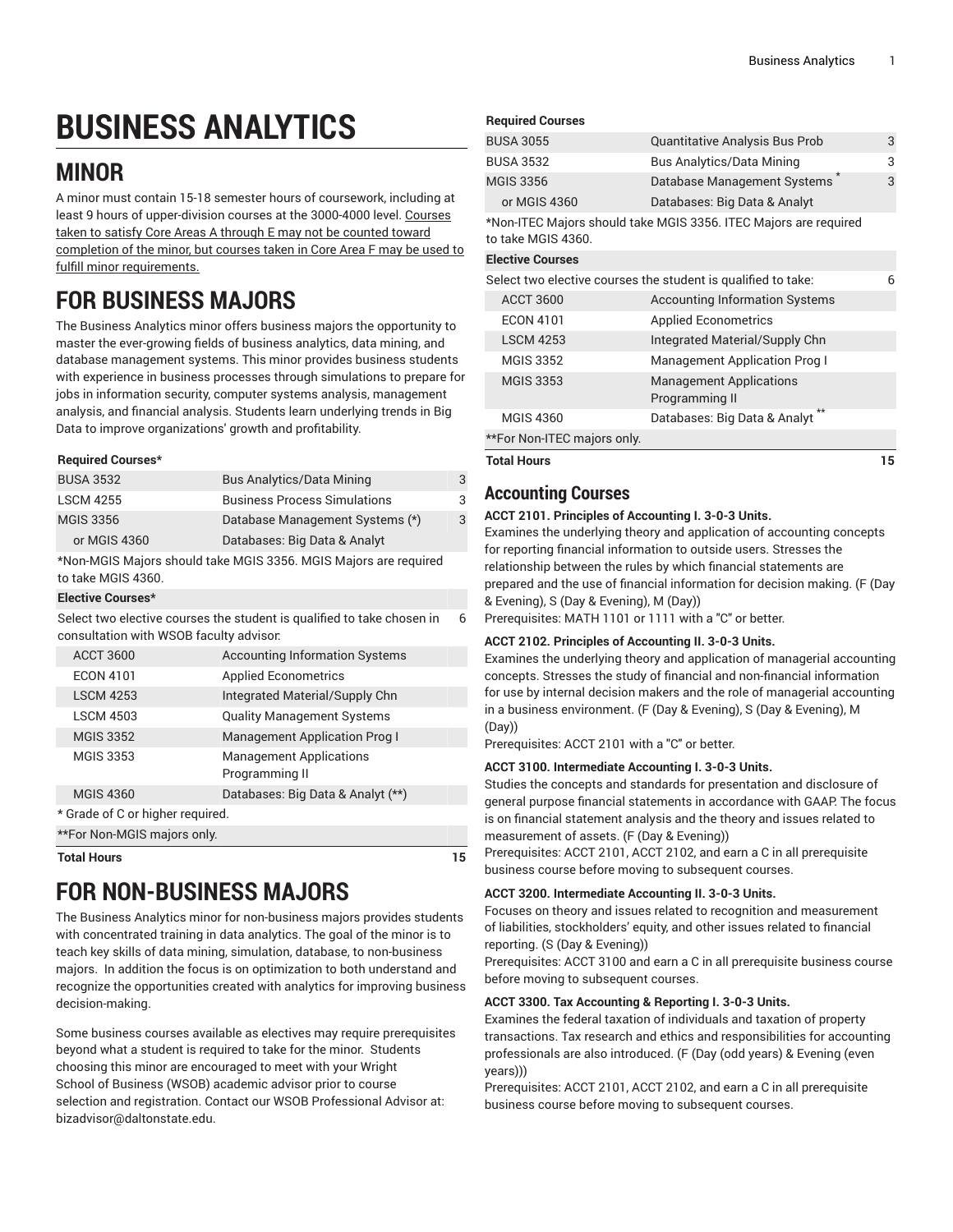#### **ACCT 3500. Forensic Accounting. 3-0-3 Units.**

A study of the various techniques for preventing, detecting, investigating and resolving occupational fraud. (M (Evening)) Prerequisites: [ACCT](/search/?P=ACCT%202101) 2101, and earn a C in all prerequisite business course before moving to subsequent courses.

#### **ACCT 3600. Accounting Information Systems. 3-0-3 Units.**

The course will also introduce students to computerized accounting information systems such as SAP. Other major topics covered will include internal controls, enterprise risk management, big data in accounting, forensic techniques, and auditing through an AIS. Students will learn to solve accounting problems and perform data analytics using spreadsheet, database, and visualization applications such as Excel, Access, and Power BI. (S (Online))

Prerequisites: [ACCT](/search/?P=ACCT%203100) 3100, and earn a C in all prerequisite business course before moving to subsequent courses.

#### **ACCT 3800. Understanding Financial Statem. 3-0-3 Units.**

This course focuses on the understanding, interpreting, and analyzing of financial statements for corporations, local governments, and nonprofit organizations. (F (Day), S (Evening), M (Online))

Prerequisites: [ACCT](/search/?P=ACCT%202102) 2102, and earn a C in all prerequisite business course before moving to subsequent courses.

#### **ACCT 4100. Intermediate Accounting III. 3-0-3 Units.**

Examines the theoretical foundation and structure of accounting as they relate to the presentation of the financial statements. Emphasis will be placed on the analysis of consolidations, statements of cash flows, deferred taxes, earnings per share, and other financial reporting considerations. (F (Evening))

Prerequisites: [ACCT](/search/?P=ACCT%203200) 3200, and earn a C in all prerequisite business course before moving to subsequent courses.

#### **ACCT 4200. Govt/Notprofit Acct&Reporting. 3-0-3 Units.**

Students taking this course will learn financial accounting and reporting for government and not-for-profit organizations. Topics covered include accounting standards and practices, accounting methods, financial reporting objectives, and formats and contents of financial reports. The focus is on state and local governments and private not-for-profits. Other topics that may be covered include accounting and reporting for the Federal Government, colleges and universities, and healthcare organizations. (M (Online))

Prerequisites: [ACCT](/search/?P=ACCT%203100) 3100, and earn a C in all prerequisite business course before moving to subsequent courses.

#### **ACCT 4300. Tax Accounting & Reporting II. 3-0-3 Units.**

Explores the federal taxation of business entities, including C corporations, partnerships, S corporations, estates, and trusts. Analyzes the treatment of property transactions within these entities. (S (Evening)) Prerequisites: [ACCT](/search/?P=ACCT%203300) 3300, and earn a C in all prerequisite business course before moving to subsequent courses.

#### **ACCT 4400. Cost Accounting. 3-0-3 Units.**

Focuses on planning, budgeting, performance measures and cost measures in the corporate environment. (S (Evening)) Prerequisites: [ACCT](/search/?P=ACCT%202101) 2101, [ACCT](/search/?P=ACCT%202102) 2102, and earn a C in all prerequisite business course before moving to subsequent courses.

#### **ACCT 4700. Independent Study in Acct. 0-0-3 Units.**

Supervised in-depth individual research and study of one or more current topics in Accounting in conjunction with an associated major project. Students will be required to prepare a formal report and presentation of the research topic and project.(F, S, M)

Prerequisites: [ACCT](/search/?P=ACCT%203200) 3200, and earn a C in all prerequisite business course before moving to subsequent courses.

#### **ACCT 4701. Auditing. 3-0-3 Units.**

Students taking this course will learn about planning, designing, performing, and completing financial statement audits. Student will also learn about the professional standards guiding the conduct of audits and the legal, regulatory, and ethical environment affecting them. (F (Online)) Prerequisites: [ACCT](/search/?P=ACCT%203200) 3200, and earn a C in all prerequisite business course before moving to subsequent courses.

#### **ACCT 4800. Special Topics in Accounting. 3-0-3 Units.**

Examines current, relevant topics in the field of Accounting. Each special topic course will cover a new current topic.(F, S, M) Prerequisites: [ACCT](/search/?P=ACCT%203100) 3100, and earn a C in all prerequisite business course

#### **ACCT 4900. Accounting Internship. 0-0-3 Units.**

before moving to subsequent courses.

Provides students with on-site work experience in Accounting through a coordinated academic internship experience with a pre-approved employer. A portfolio chronicling the work experience, a project relating relevant academic literature to the Accounting internship experience, and a final presentation encompassing the entire internship experience are required to receive academic credit.(F,S,M)

Prerequisites: [ACCT](/search/?P=ACCT%203100) 3100, plus an additional 3 credit hours of upper division ACCT, and 3 credit hours of any upper division business course, and earn a C in all prerequisite business course before moving to subsequent courses.

### **Business Administration Courses**

#### **BUSA 2106. The Environment of Business. 3-0-3 Units.**

Introduces the political, social, legal, ethical, environmental, and technological issues that affect or are affected by business decisions. Topics include stakeholder analysis, social responsibility, ethics, globalization, business-government relations, and fair trade. (F (Day & Evening), S (Day & Evening))

#### **BUSA 2201. Fundamentals of Computer Appli. 3-0-3 Units.**

Assures a basic level of computer applications literacy to include spreadsheet, database, word processing, and presentation software. (F (Day & Evening), S (Day & Evening), M (Online)) Prerequisites: [MATH](/search/?P=MATH%201101) 1101 or higher.

#### **BUSA 2850. Business Statistics. 3-0-3 Units.**

Emphasizes applications of statistics in business. Topics include methods of presenting data, numerical measures and correlation, probability theory and probability distributions, sampling distributions, estimation, hypothesis testing, and linear regression. Microsoft Excel is an integral part of the course and is used in all aforementioned topics. (F (Day & Evening), S (Day & Evening), M (Online)) Prerequisites: [BUSA 2201](/search/?P=BUSA%202201), [MATH](/search/?P=MATH%202181) 2181 (or concurrent).

**BUSA 3000. Environmental Law and Policy. 3-0-3 Units.**

Survey of national and state agencies and provisions of environmental laws and ordinances at all levels of government, including NEPA, Endangered Species Act, Clean Water Act, Clean Air Act and CERCLA. This course has a web component.

#### **BUSA 3050. Business Statistics. 3-0-3 Units.**

Emphasizes applications of statistics in business. Topics include methods of presenting data, numerical measures and correlation, probability theory and probability distributions, sampling distributions, estimation, hypothesis testing, and linear regression.(F,S) Prerequisites: [MATH](/search/?P=MATH%202181) 2181 or concurrent, Upper Division eligibility.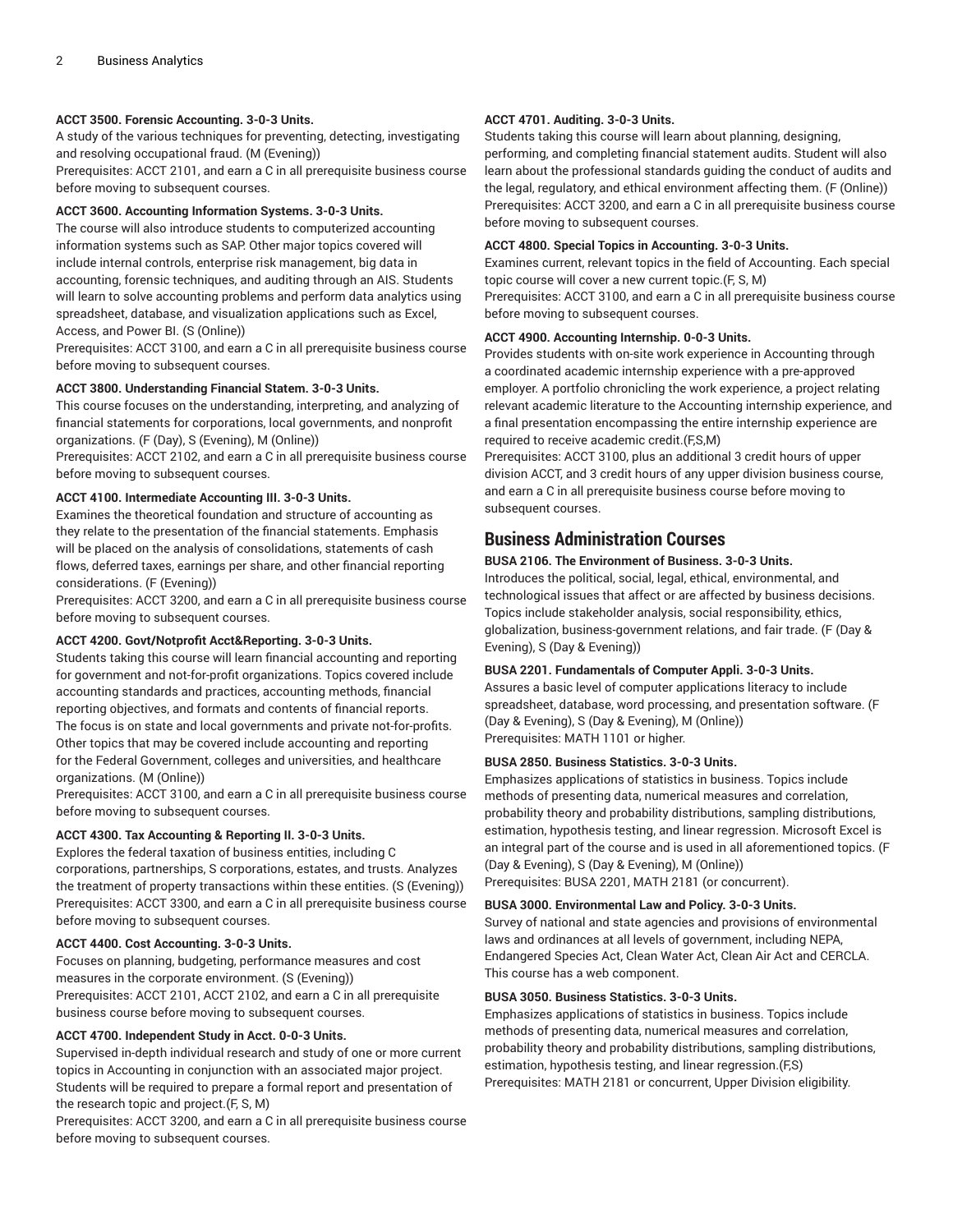#### **BUSA 3055. Quantitative Analysis Bus Prob. 3-0-3 Units.**

Develops analytical skills for business decision making using Microsoft Excel. Topics include time-series forecasting, profit models, optimization, simulation and decision analysis. Excel is used in all of the aforementioned topics extensively. (F (Day & Evening), S (Day & Evening)) Prerequisites: [ACCT](/search/?P=ACCT%202102) 2102, [BUSA 2201](/search/?P=BUSA%202201), [BUSA 2850,](/search/?P=BUSA%202850) and [ECON 2106,](/search/?P=ECON%202106) and earn a C in all prerequisite business course before moving to subsequent courses.

#### **BUSA 3060. Business Law. 3-0-3 Units.**

Covers the source of law and courts, and introduces tort law along with the historical, economic, political and ethical considerations in business and the impact of regulatory and administrative law on business. Topics include property law, contracts, and environmental issues. (F (Evening), S (Day))

Prerequisites: [BUSA 2106,](/search/?P=BUSA%202106) [ECON 2105](/search/?P=ECON%202105), [ECON 2106,](/search/?P=ECON%202106) and earn a C in all prerequisite business course before moving to subsequent courses.

#### **BUSA 3070. Business Ethics. 3-0-3 Units.**

Defines ethics, explores models of personal ethics, and reviews ethics in a variety of professional fields. In addition the course examines the relationship between business ethics and corporate social responsibility. Topics include corporate governance, trust and honesty in business, the role of ethics in managerial decision-making and behavior, the ethical use of information, and international ethics. (F (Day), S (Evening), M(O)) Prerequisites: [BUSA 2106,](/search/?P=BUSA%202106) [ECON 2105](/search/?P=ECON%202105), [ECON 2106,](/search/?P=ECON%202106) and earn a C in all prerequisite business course before moving to subsequent courses.

#### **BUSA 3301. Business Communications. 3-0-3 Units.**

This course is designed to prepare students to write and speak in a variety of business settings; to communicate effectively with business audiences by addressing strategic issues such as crisis communication, management of communication programs in a social media environment; communication skills with new technologies; and building key strategic and interpersonal relationships in business. The course also emphasizes basic skills in report writhing and researching for sources, as well as writing effective business memos. (F (Day & Online (Odd years) or Evening (Even years)), S (Day & Evening), M (Day))

Prerequisites: [BUSA 2106,](/search/?P=BUSA%202106) [COMM 1110](/search/?P=COMM%201110), and [ENGL 1102](/search/?P=ENGL%201102), and earn a C in all prerequisite business course before moving to subsequent courses.

#### **BUSA 3351. International Business. 3-0-3 Units.**

This course provides a broad overview of international business and trade, and the impact of the international business environment on management decisions. Topics of the course include international business basics such as trade, barriers to trade, and the relationship between international business and international relations; effects of international business decisions of culture, political, legal, and economic forces; effects of government intervention and the role of social and economic aid organizations. (F (Day & Online (Odd years) or Evening (Even years)), S (Day & Evening))

Prerequisites: [BUSA 2106,](/search/?P=BUSA%202106) [ECON 2105](/search/?P=ECON%202105), [ECON 2106,](/search/?P=ECON%202106) and earn a C in all prerequisite business course before moving to subsequent courses.

#### **BUSA 3360. Business Negotiation Skills. 3-0-3 Units.**

Students will develop the negotiation skills needed to produce more creative and satisfying agreements and avoid the worst kind of compromises. The class will focus on using theory and negotiation simulation exercises as the primary pedagogical tool. (F (Day), S (Evening))

Prerequisites: [BUSA 3301,](/search/?P=BUSA%203301) and earn a C in all prerequisite business course before moving to subsequent courses.

#### **BUSA 3400. Quantitative Theory/Tech Mngt. 3-0-3 Units.**

This is a one-semester course covering techniques, methods and applications of differential and integral calculus. As the name indicates, this course deals with calculus and its applications, especially those concerned with business and social sciences. Topics to be discussed will include: differentiation and anti-differentiation of algebraic, exponential, and logarithmic functions; applications of differentiation and integration; and functions of two variables. This course is not open to BBA students and will not count toward a BBA. A grade of C or higher is required for this course to count toward graduation in the BAS program.(As Needed) Prerequisites: Earned AAS, AAT or equivalent from a regionally accredited institution is required.

#### **BUSA 3532. Bus Analytics/Data Mining. 3-0-3 Units.**

The course introduces students to business analytics and data mining. Topics include introduction to business analytics, data visualization, data transformation, cluster analysis, association analysis, decision trees, logistics regression, neural network and model performance evaluation. (S (Evening))

Prerequisites: Upper Division Eligibility, [BUSA 2850](/search/?P=BUSA%202850) or MATH 2200 both with a "C" or better.

#### **BUSA 3700. Business Admin Internship. 0-0-0 Units.**

Provides students with on-site work experience in Business Administration through an internship experience with a pre-approved employer. This is a non-credit course.(F, S, M) Prerequisites: Upper Division Eligibility and approval from internship faculty advisor.

#### **BUSA 3701. Prof Development Seminar. 1-0-1 Unit.**

This class is designed to aid students in transitioning from the academic world to a professional business work environment. It will provide students with experience in applying for jobs, interviewing, networking, and business etiquette as well as expose them to other relevant and timely topics for advancing in the business world. (F (Day), S (Day)) Prerequisites: [BUSA 3301](/search/?P=BUSA%203301), and earn a C in all prerequisite business course before moving to subsequent courses.

#### **BUSA 4700. Senior Seminar. 1-0-1 Unit.**

Features the practices and administration of business, as well as the preparation needed for success in the job market. Topics include resume writing, interviewing skills, and personal financial management.(F,S) Prerequisites: Upper Division eligibility. Corequisites: [MNGT 4701](/search/?P=MNGT%204701).

#### **BUSA 4800. Special Topics in Business. 1-0-1-4 Unit.**

Examines current, relevant topics. Each special topics course will cover a new current topic.(F, S, M)

Prerequisites: Upper Division Eligibility.

#### **BUSA 4851. Spec Topics International Bus. 3-0-3 Units.**

This course focuses on the business issues corporations face when doing business internationally, specifically focusing on doing business in the country visited. Course includes an international study abroad experience. Topics include culture, general business comparisons, international business issues, and cross-cultural communication. Prerequisites: Upper Division Eligibility and [BUSA 3351](/search/?P=BUSA%203351) with a "C" or better.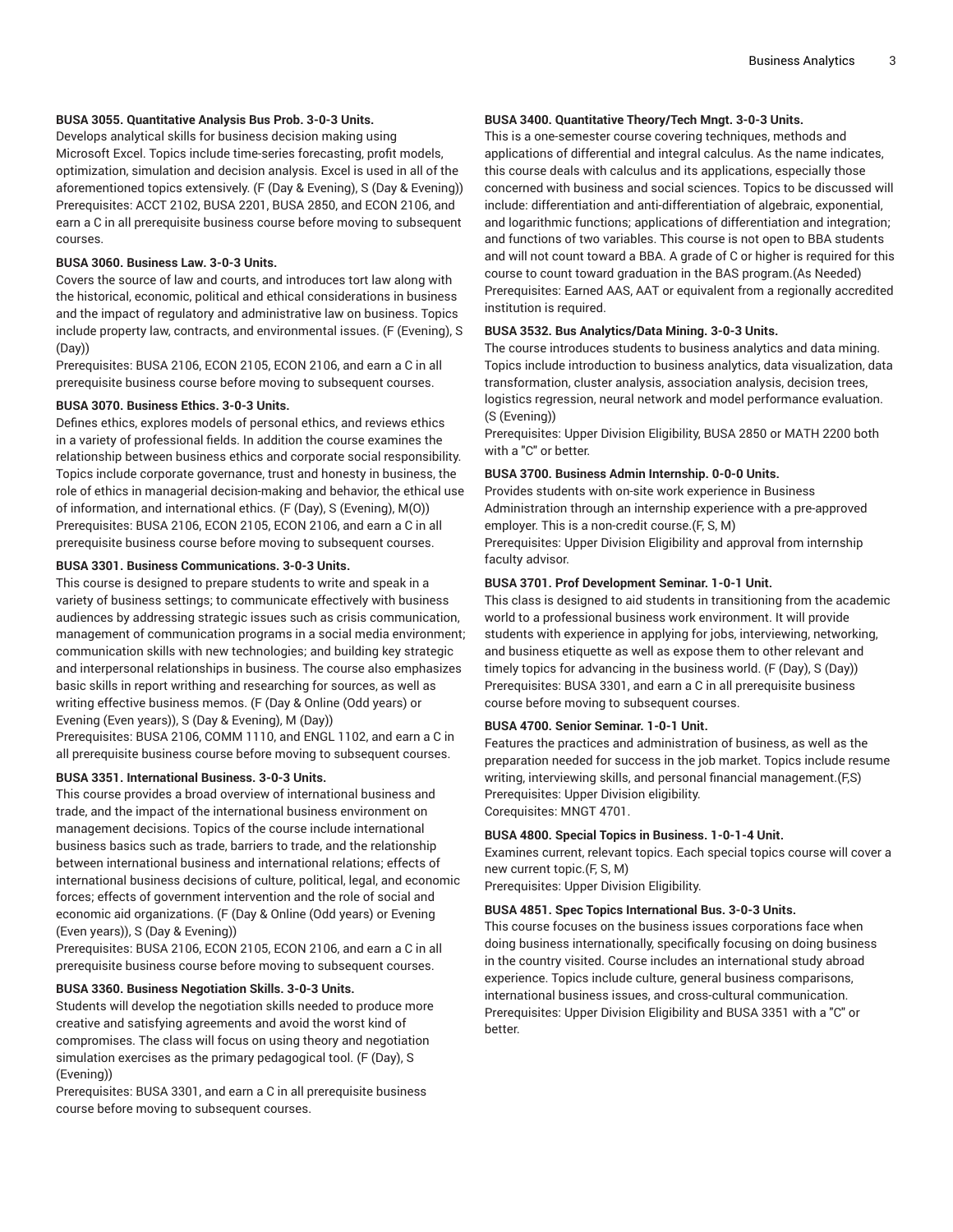#### **BUSA 4900. Business Internships. 0-0-3 Units.**

Provides students with on-site work experience in Business through a coordinated academic internship experience with a pre-approved employer. A portfolio chronicling the work experience, a project relating relevant academic literature to the Business internship experience, and a final presentation encompassing the entire internship experience are required to receive academic credit.(F, S, M) Prerequisite (s): Upper Division Eligibility and 9 credit hours of upper division in ACCT, BUSA, MARK, MGIS, MNGT, or OPMT of which 3 credit hours must be in BUSA; and all with a "C" or better.

### **Economics Courses**

#### **ECON 2105. Principles of Macroeconomics. 3-0-3 Units.**

Describes and analyzes macroeconomic principles. Topics covered include the scope and method of economics, national income/output analysis, employment/ unemployment, inflation, fiscal policy, monetary policy, and international finance. (F (Day), S (Evening), M (Day)) Prerequisites: [MATH](/search/?P=MATH%201101) 1101 or 1111 with a grade of "C" or better.

#### **ECON 2106. Principles of Microeconomics. 3-0-3 Units.**

Describes and analyzes microeconomic principles. Topics covered include demand and supply theory, output and price determination, market structure, income distribution, government regulation of business, labor organizations, and international trade. (F (Day), S (Day (even years) & Evening), M (Day))

Prerequisites: [MATH](/search/?P=MATH%201101) 1101 or 1111 with a grade of "C" or better.

#### **ECON 3109. Managerial Economics. 3-0-3 Units.**

Economics is frequently described as the science of decision-making under scarcity (at any given time we want more things than we can obtain, given available resources) and this is a good description of the subject of this course. Students will apply economic tools and basic statistics to solve managerial problems faced by entrepreneurs, managers and government regulators. Typical topics include demand analysis and estimation, consumer theory, cost functions, market structures and other microeconomic subject. (S (Day)) Prerequisites: [ECON 2105](/search/?P=ECON%202105), [ECON 2106,](/search/?P=ECON%202106) and earn a C in all prerequisite business course before moving to subsequent courses. Corequisites: [FINC 3056.](/search/?P=FINC%203056)

#### **ECON 3110. International Trade. 3-0-3 Units.**

An introduction to international trade, with a focus on comparative advantage and gains from trade. Covers conventional trade models, trade policy with a focus on tariffs and quotas, measurement of a nation's balance of payments, foreign exchange rate determination, and operation of the international monetary system, and global organizations such as the World Trade Organization (WTO) and trade agreements such as the North American Free Trade Agreement (NAFTA). (M (Day)) Prerequisites: [ECON 2105](/search/?P=ECON%202105) (concurrent), [ECON 2106,](/search/?P=ECON%202106) and earn a C in all prerequisite business course before moving to subsequent courses.

#### **ECON 3112. Money and Banking. 3-0-3 Units.**

Presents a comprehensive upper-level course in financial institutions, financial markets, bank management, and money and banking. This introduction to the operation of the US financial system describes the US financial institutions, instruments and markets; explains how the financial system interacts with the rest of the economy; and considers how the system changes through time. (F (Day))

Prerequisites: [FINC 3056,](/search/?P=FINC%203056) and earn a C in all prerequisite business course before moving to subsequent courses.

#### **ECON 4101. Applied Econometrics. 3-0-3 Units.**

Standard econometric techniques are applied to various topics in economics. Techniques include models for cross-section data, such as limited dependent variable models, selectivity techniques, count data models, and models for panel data. Students will conduct statistical analyses and model evaluation. (S (Day))

Prerequisites: Statistics (one of the following: BUSA 2050, [BUSA 2850,](/search/?P=BUSA%202850) [BUSA 3050](/search/?P=BUSA%203050), or MATH 2200, and earn a C in all prerequisite business course before moving to subsequent courses.

#### **ECON 4700. Independent Study Economics. 0-0-3 Units.**

Supervised, in-depth individual research and study of one or more current topics in economics in conjunction with an associated major project. Students will be required to prepare a formal report and presentation of the research topic and project.(F, S, M)

Prerequisites: [ECON 2105,](/search/?P=ECON%202105) [ECON 2106](/search/?P=ECON%202106), and [FINC 3056,](/search/?P=FINC%203056) and earn a C in all prerequisite business course before moving to subsequent courses.

#### **ECON 4800. Special Topics in Economics. 3-0-3 Units.**

Examines current, relevant topics in field of Economics. Each special topics course will cover a new current topic. (F, S, M) Co-requisite: [FINC 3056](/search/?P=FINC%203056)

#### **ECON 4900. Economics Internships. 0-0-3 Units.**

Provides students with on-site work experience in economics through a coordinated academic internship experience with a pre-approved employer. A portfolio chronicling the work experience, a project relating relevant academic literature to the economic internship experience, and a final presentation encompassing the entire internship experience are required to receive academic credit.(F,S,M)

Prerequisites: [FINC 3056](/search/?P=FINC%203056) (Grade "B" or Better), plus an additional 3 credit hours of upper division FINC or ECON, and 3 credit hours of any upper division business course, and earn a C in all prerequisite business course before moving to subsequent courses.

## **Logistics Supply Chain Mngt Courses**

#### **LSCM 3251. Principles of Supply Chain Mng. 3-0-3 Units.**

Introduces students to an organization's resources and processes in its efforts to create products or services. The set of resources planned and managed includes the work force, equipment, materials and information. Topics include coverage of operations strategy and managing change, product design, process selection and planning, and controlling the supply chain. (F (Day & Evening), S (Day & Evening), M (Online)) Prerequisites: [BUSA 2850](/search/?P=BUSA%202850), [COMM 1110](/search/?P=COMM%201110), [ENGL 1102](/search/?P=ENGL%201102), and earn a C in all prerequisite business courses before moving to subsequent courses.

#### **LSCM 3257. Object Oriented Programming. 3-0-3 Units.**

Uses structured programming language for problems related to supply chain management. Emphasis is placed upon development of remote execution programming through LAMP paradigm. Topics include integrated use of operating systems, specialized server software, database and object oriented programming languages applied to problems related to supply chain management.(As Needed) Prerequisites: [BUSA 2201](/search/?P=BUSA%202201), and earn a C in all prerequisite business course before moving to subsequent courses.

#### **LSCM 4253. Integrated Material/Supply Chn. 3-0-3 Units.**

Examines the technology, tools, and practices of modern integrated materials sourcing and logistics. Topics include distribution requirements planning, continuous replenishment, just-in-time, and efficient replenishment. (S (Evening))

Prerequisites: [LSCM 3251](/search/?P=LSCM%203251), and earn a C in all prerequisite business course before moving to subsequent courses.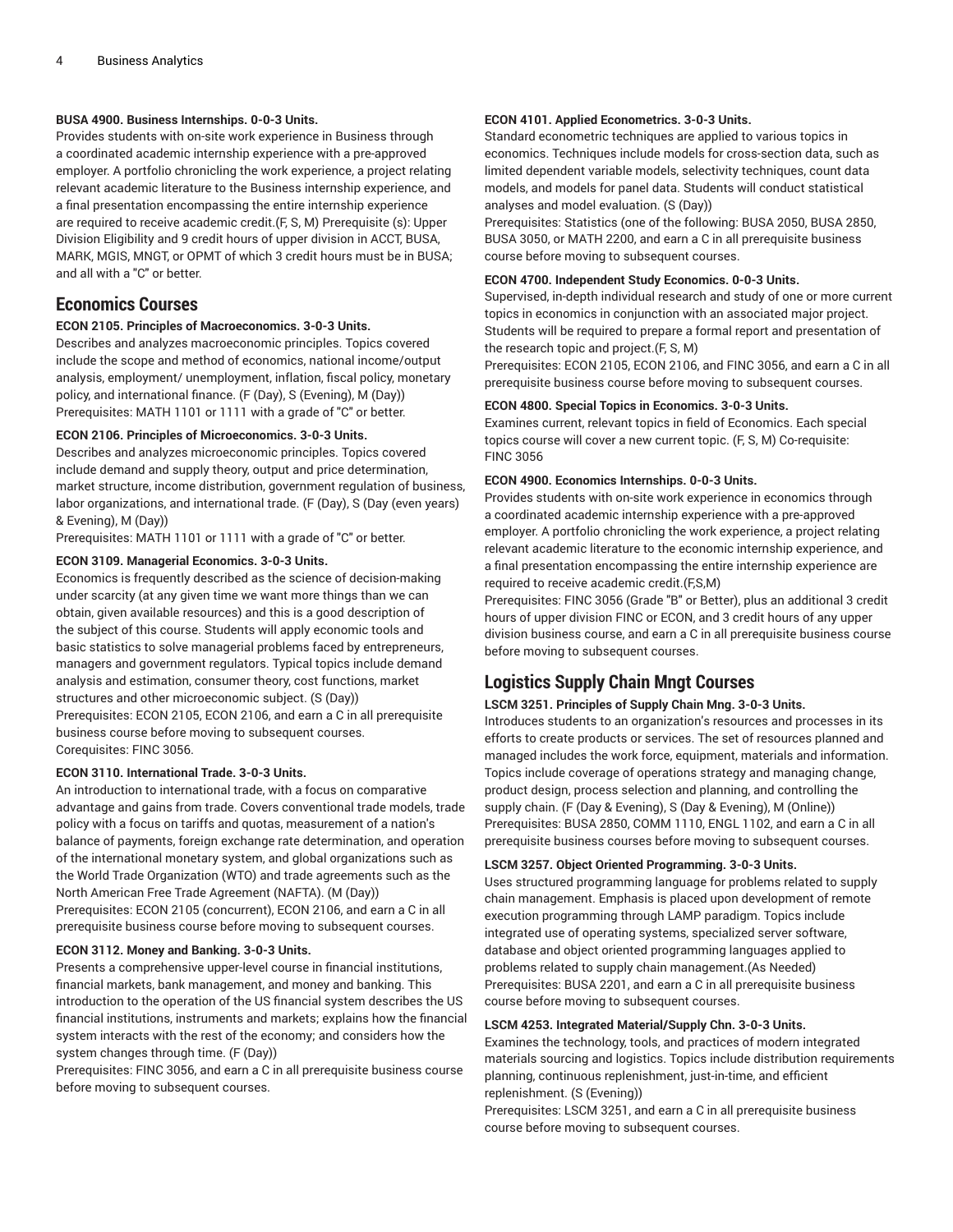#### **LSCM 4255. Business Process Simulations. 3-0-3 Units.**

Covers the basic techniques for computer simulation modeling and analysis of business processes in manufacturing and service industries. Course emphasis is on conceptualizing abstract models of real-world systems (for example, inventory or queuing systems), implementing simulations in Excel and special purpose software (ProModel), production planning and control simulation studies, experimental design, and analyzing simulation output. (F (Online))

Prerequisites: [BUSA 3055,](/search/?P=BUSA%203055) [LSCM 3251,](/search/?P=LSCM%203251) and earn a C in all prerequisite business course before moving to subsequent courses.

#### **LSCM 4256. Application Programming SCM. 3-0-3 Units.**

Combines database theory and techniques such as tables, queries, forms, reports, and sequential programming with optimization theory to create user friendly applications to support supply chain management.(As Needed)

Prerequisites: [BUSA 2850,](/search/?P=BUSA%202850) and earn a C in all prerequisite business course before moving to subsequent courses.

#### **LSCM 4288. Logistics. 3-0-3 Units.**

Examines the fundamental elements of channel systems and various institutions that utilize such systems. Distribution models that describe different industries will be investigated. These models will include ways to assess the legal environment and how price is impacted by channel relationships. (F (Evening)) .

Prerequisites: [LSCM 3251,](/search/?P=LSCM%203251) and earn a C in all prerequisite business course before moving to subsequent courses.

#### **LSCM 4503. Quality Management Systems. 3-0-3 Units.**

Examines the continuous quality management and improvement philosophy. Topics include strategic management, quality assessment, teams, the role of leadership, lean manufacturing, tools for improving, quality processes, techniques for charting attribute and variable data, Statistical Process Control, Six-Sigma, and lean manufacturing. (F (Day), S (Evening))

Prerequisites: [MNGT 3051](/search/?P=MNGT%203051) and [LSCM 3251,](/search/?P=LSCM%203251) and earn a C in all prerequisite business course before moving to subsequent courses.

#### **LSCM 4580. Supply Chain Management System. 3-0-3 Units.**

Covers the major components of supply chain management systems thaT support the major supply chain activities such as planning, sourcing, production, material flow, inverntory management, and delivery. Students will have hands-on experience with a commercial-grade supply chain management system.

Prerequisites: Upper Division Eligibility, [BUSA 3055](/search/?P=BUSA%203055), [MARK](/search/?P=MARK%203010) 3010, [MGIS 3351](/search/?P=MGIS%203351) and [LSCM 3251](/search/?P=LSCM%203251).

#### **LSCM 4700. Independent Study LSCM. 0-0-3 Units.**

Supervised, in-depth individual research and study of one or more current topics in Logistics and Supply Chain Management in conjunction with an associated major project. Students will be required to prepare a formal report and presentation of the research topic and project.(F, S, M) Prerequisites: [LSCM 3251,](/search/?P=LSCM%203251) and earn a C in all prerequisite business course before moving to subsequent courses.

#### **LSCM 4701. Global Strat Supply Chain Mngt. 3-0-3 Units.**

This course will provide students with current and emerging textbook theories about global SCM strategies along with participation in a cumulative live case study experience for the Operations and Supply Chain Management Major. Students will use the knowledge gained in the previous courses in Logistics and Supply Chain Management to develop operational strategies for business applications. The case project will allow students to solve practical problems at a manufacturing/service firm with faculty supervision. Student teams will address significant operational problems and identify improvement opportunities. Teams will write recommendation/implementation reports, oversee pilot/full-scale implementations when feasible, and make presentations of their work to faculty and members of the companies involved. (S (Evening)) Prerequisites: Have completed 9 hours of upper division coursework, completed or concurrently taking [LSCM 4253](/search/?P=LSCM%204253) and [LSCM 4288](/search/?P=LSCM%204288), and earn a C in all prerequisite business course before moving to subsequent courses.

#### **LSCM 4800. Special Topics LSCM. 3-0-3 Units.**

Examines current, relevant topics in the field of Logistics and Supply Chain Management. Each special topics course will cover a new current topic.(F, S, M)

Prerequisites: [LSCM 3251](/search/?P=LSCM%203251), and earn a C in all prerequisite business course before moving to subsequent courses.

#### **LSCM 4900. LSCM Internship. 0-0-3 Units.**

Provides students with on-site work experience in Logistics and Supply Chain Management through a coordinated academic internship experience with a pre-approved employer. A portfolio chronicling the work experience, a project relating relevant academic literature to the Operations Management internship experience, and a final presentation encompassing the entire internship experience are required to receive academic credit.(F.S.M)

Prerequisites: [LSCM 3251](/search/?P=LSCM%203251) (Grade of "B" or Better), plus an additional 3 credit hours of upper division MNGT or LSCM, and 3 credit hours of any upper division business course, and earn a C in all prerequisite business course before moving to subsequent courses.

### **Management Information Systems Courses**

#### **MGIS 3351. Principles Mgmt Info Systems. 3-0-3 Units.**

Covers essential business aspects of information systems such as networks, databases, the Internet, management reporting, software development, computer hardware, and information ethics. The course also examines the use of information systems for managerial decisionmaking and for gaining strategic advantage. Students will utilize basic programming concepts to develop a small application. (F (Day & Evening), S (Day & Evening), M (Online))

Prerequisites: [BUSA 2201](/search/?P=BUSA%202201), [COMM 1110](/search/?P=COMM%201110), [ENGL 1102](/search/?P=ENGL%201102), and earn a C in all prerequisite business course before moving to subsequent courses.

#### **MGIS 3352. Management Application Prog I. 3-0-3 Units.**

Develops a knowledge of language and file structures for computerbased business applications using a major business procedural-oriented programming language. Students will write computer programs on individual and/or team projects. (F (Evening))

Prerequisites: [BUSA 2201](/search/?P=BUSA%202201), and earn a C in all prerequisite business course before moving to subsequent courses.